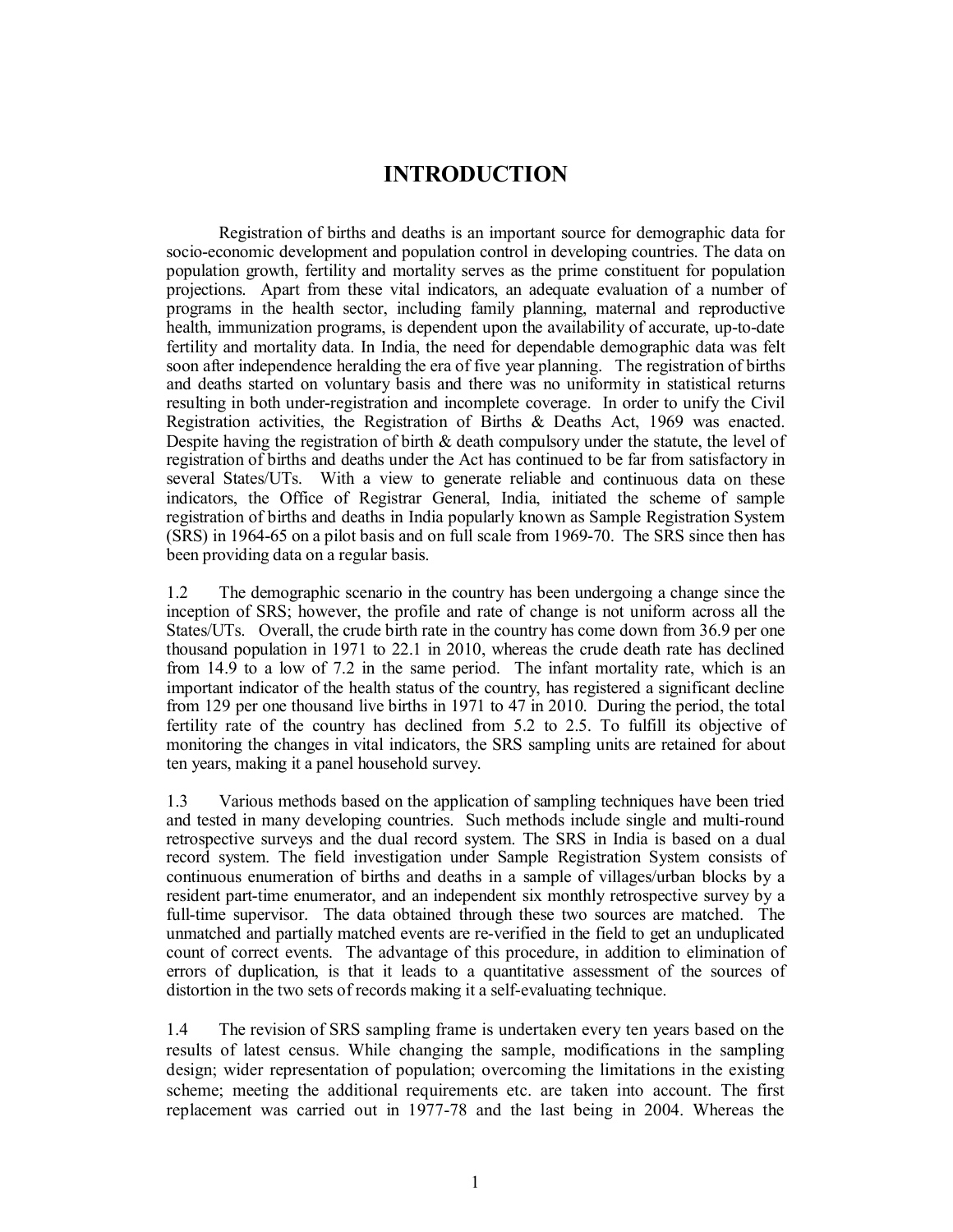replacement of samples in earlier years was undertaken in phases spread over 2-3 years, the replacement in 2004 was done in one go within a year. The following table provides the sample size in different replacement period.

| Number of sample units at different replacement period |         |         |         |         |      |  |
|--------------------------------------------------------|---------|---------|---------|---------|------|--|
| <b>Residence</b>                                       | 1969-70 | 1977-78 | 1983-85 | 1993-95 | 2004 |  |
| Rural                                                  | 2432    | 3684    | 4176    | 4436    | 4433 |  |
| Urban                                                  | 1290    | 1738    | 1846    | 2235    | 3164 |  |
| Total                                                  | 3722    | 5422    | 6022    | 6671    | 7597 |  |

**Statement 1**

1.5 The earlier sample was based on the reliability of birth rate at the State level, whereas the 2004 sample is estimated using IMR reliability at natural division level. The present report 'SRS Statistical Report, 2010' is the seventh report of the new sample based on Census 2001 frame.

1.6 The main objective of SRS is to provide reliable estimates of birth rate, death rate and infant mortality rate at the natural division level for rural areas and at the State level for urban areas. Natural divisions are National Sample Survey (NSS) classified group of contiguous administrative districts with distinct geographical and other natural characteristics. It also provides data for other measures of fertility and mortality including total fertility, infant and child mortality rate at higher geographical levels.

1.7 In order to give more impetus covering both rural and urban areas and wider representation of sample villages and urban blocks for Causes of Death; the Survey of Causes of Deaths (Rural) has been merged with Sample Registration System from  $1<sup>st</sup>$ January 1999. The primary objective of the survey is to build up statistics on "Most Probable Causes of Death" for rural and urban areas using "lay diagnosis reporting (Post Death Verbal Autopsy)" method through post death enquiry based on symptoms, conditions, duration and anatomical site of the disease as observed by family members of the deceased at the time of death. As the collection of causes of death requires knowledge on medical terminologies, symptoms of disease and interview techniques, the supervisors of SRS have been trained by medical professionals in the art of collection of data on causes of deaths. A well-designed VA instrument has been developed and introduced in SRS. Supervisors of all States have been trained with the new VA instrument. To enhance the objectivity of the system, the role of SRS supervisor is restricted to faithfully collect data on sign and symptoms by interviewing the close relative of the deceased. Apart from recording the responses for closed questionnaire, the supervisor has to fill up the narrative portion of the VA instrument. The data on causes of deaths through Verbal Autopsy for the year 2004 onwards is under finalisation and will be released in separate publications. However, a special bulletin on levels of Maternal Mortality in India 2007–09 has been released.

### **Structure of the Sample Registration System**

- 1.8 The main components of SRS are:
- (i) Base-line survey of the sample units to obtain demographic details of the usual resident population of the sample areas;
- (ii) Continuous (longitudinal) enumeration of vital events pertaining to usual resident population by the enumerator;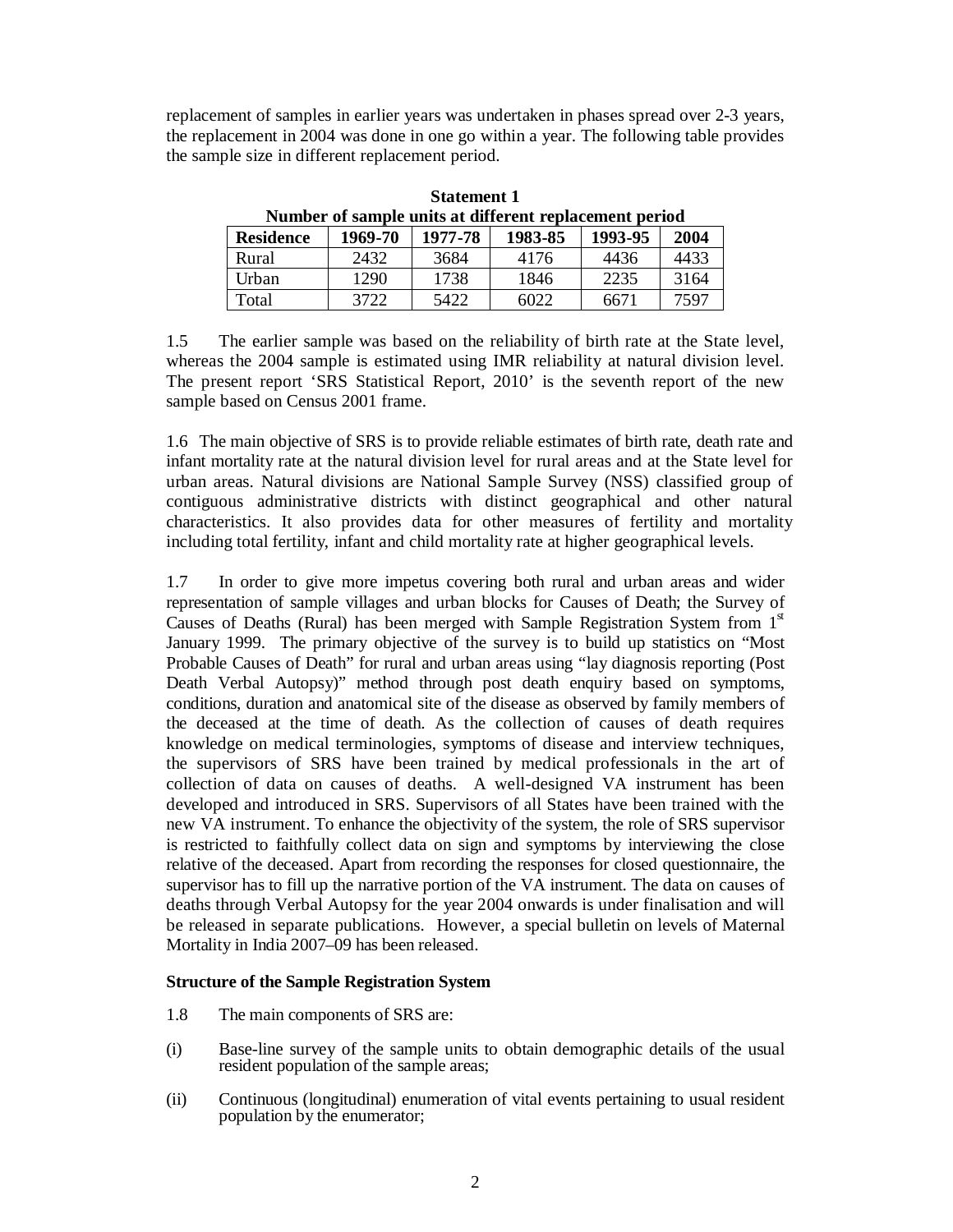- (iii) Independent retrospective half-yearly surveys for recording births and deaths which occurred during the half-year under reference and up-dating the Houselist, Household schedule and the list of women in the reproductive age group along with their pregnancy status by the Supervisor;
- (iv) Matching of events recorded during continuous enumeration and those listed in course of half- yearly survey;
- (v) Field verification of unmatched and partially matched events; and
- (vi) Filling of Verbal Autopsy Forms for finalized deaths.

1.9 **Baseline Survey:** The base-line survey is carried out prior to the start of continuous enumeration. This involves preparation of a notional map of the area to be surveyed, house numbering and house listing and filling-in of a household schedule. The supervisor prepares a notional map with the help of the enumerator showing important landmarks and location of the houses to be covered in the sample unit. Subsequently, a list of houses/households to be covered by the sample in the House List (Form-1) is prepared and the Household Schedule (Form-2) is filled in. In the Household Schedule (Form-2), the residential status and other demographic particulars of each individual residing in the household viz. identification code, name, sex, date of birth, age, educational/marital status and relation to head of household, etc. are recorded. The inmates of public institutions like hotels, inns, schools and hospitals are excluded, but households living permanently within the compound of such institutions are covered. A list of all women in the reproductive span along with their pregnancy status is also prepared in Form 3 at the time of the base line survey.

1.10 **Continuous enumeration:** The enumerator maintains a Birth Record (Form 4) and a Death Record (Form 5) in respect of his/her area. The enumerator is expected to record all births and deaths occurring within the sample unit, as well as those of the usual residents occurring outside the sample unit. The events in respect of visitors occurring within the sample unit are also listed, but these are not taken into account while calculating rates. Thus, the events to be netted by the enumerator are those pertaining to: (i) usual residents inside the sample unit; (ii) usual residents outside the sample unit; (iii) in-migrants present; (iv) in-migrants absent; and (v) visitors inside the sample unit.

1.11 For ensuring complete netting, the enumerator uses different sources to get information of the occurrence of vital events in the sample unit. These include the help of the village priest, barber, village headman, midwife and such other functionaries. The enumerators maintain contact with these informants at frequent intervals and collects information about the occurrence of births and deaths. On being informed about the occurrence of an event, the enumerator visits the concerned household and records the prescribed particulars. The enumerator also keeps in touch with other socially important persons and visits local or nearby hospitals, nursing homes, cremation or burial grounds, at frequent intervals to keep updated about the occurrence of events. Besides, enumerator maintains and updates a list of all women in the reproductive span along with their pregnancy status, which helps in better netting of all the births. Despite all these efforts, the enumerator may miss information about some of the events and is, therefore, required to visit all the households once a month so as to ensure that all the events have been recorded.

1.12 **Half-yearly survey:** Half-yearly survey is carried out independently in each sample unit by a full-time supervisor. The supervisor belonging to the statistical cadre of the State Census Directorates (either a Compiler or a Sr. Compiler or a Statistical Investigator or any suitable official) visits each household in the sample unit and records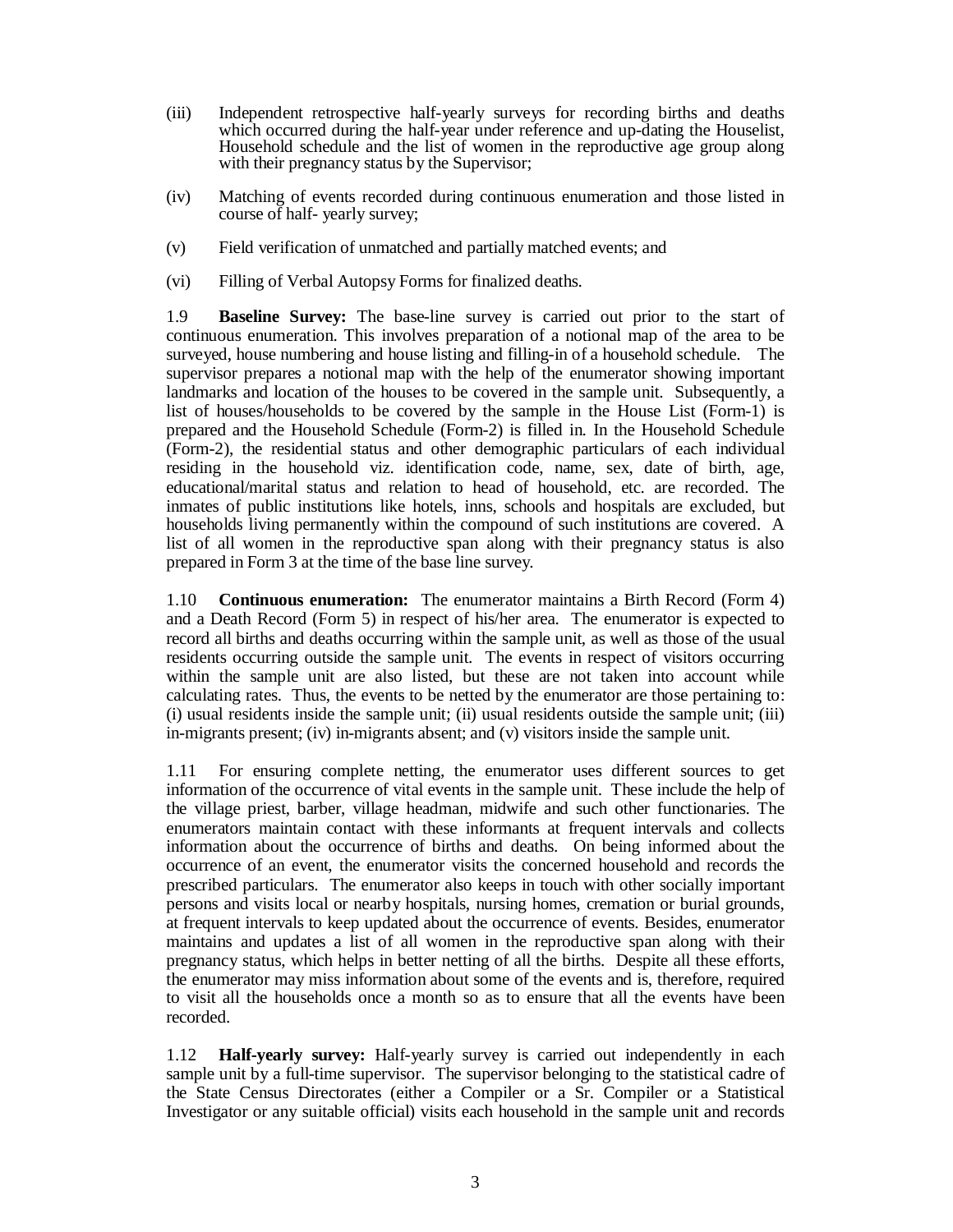the particulars of births and deaths in Forms 9 & 10 respectively in respect of all the usual residents and visitors (only those occurring within the sample unit) which had occurred during the half-yearly period (January-June or July-December) under reference. Simultaneously, the house-list, the household schedule and the pregnancy status of women is updated by making entries of changes, if any. While carrying out this survey the supervisor does not have access to the birth and death records of the enumerator for the same periods which are withdrawn from the field before the supervisor's visit for the half yearly survey.

1.13 **Matching:** On completion of the half-yearly survey, the events captured in the Forms 9 & 10 (filled-in by the supervisors) are compared with those in the Forms 4 & 5 (filled-in by the enumerators). This is done at the office of Directorate of Census Operations for all States except for rural areas of Kerala and Maharashtra, where it is done at the Directorate of Economics and Statistics of the respective States. Selected important entries in the enumerator's and supervisor's record are matched item by item and events are classified as fully matched, partially matched and unmatched. The items generally considered for matching for birth events are: Identification code of the head of Household and mother, Relationship of the mother to head, date of live birth, month in case of still birth/abortion, sex in case of live birth /still birth and the items considered for death events are: identification code of the head of household and mother in infant death, relationship of the deceased to head, date of death and sex of the deceased.

1.14 **Field verification of unmatched and partially matched events:** Every unmatched or partially matched event is verified by a visit to the concerned household. This is done either by a third person or jointly by the supervisor and the enumerator, depending upon the availability of staff.

### **Sample design**

1.15 The Sample design adopted for SRS is a uni-stage stratified simple random sample without replacement except in stratum II (larger villages) of rural areas, where two stage stratification has been applied. In rural areas of bigger States (population with ten million or more as per Census 2001), the NSS natural division is the first level of geographical stratification. The overall stratification in rural areas has been done on size of villages with villages having population less than 2,000 forming Stratum I and villages with population 2,000 or more forming Stratum II. Smaller villages with population less than 200 were excluded from the sampling frame in such a manner that the total population of villages so excluded did not exceed 2 per cent of the total population of the State. The number of sample villages in each State was allocated to the substrata proportionally to their size (population). The villages within each size stratum were ordered by the female literacy rate based on the Census 2001 data, and three equal size substrata were established. The sample villages within each substratum were selected at random with equal probability. In the case of villages of Stratum II, each sample village with a population of 2,000 or more was subdivided into two or more segments in a way that none of the segments cut across the Census Enumeration Blocks (CEBs) and the population of each segment formed by grouping the contiguous CEBs was approximately equal and did not exceed 2000. A frame of segments was then prepared and the selection of segments was done at random at the second sampling stage for the SRS enumeration.

1.16 In urban areas, the categories of towns/cities have been divided into four strata based on the size classes in contrast to the six strata in the earlier sampling frame. Towns with population less than one lakh have been placed under stratum I, towns/cities with population one lakh or more but less than 5 lakhs under stratum II,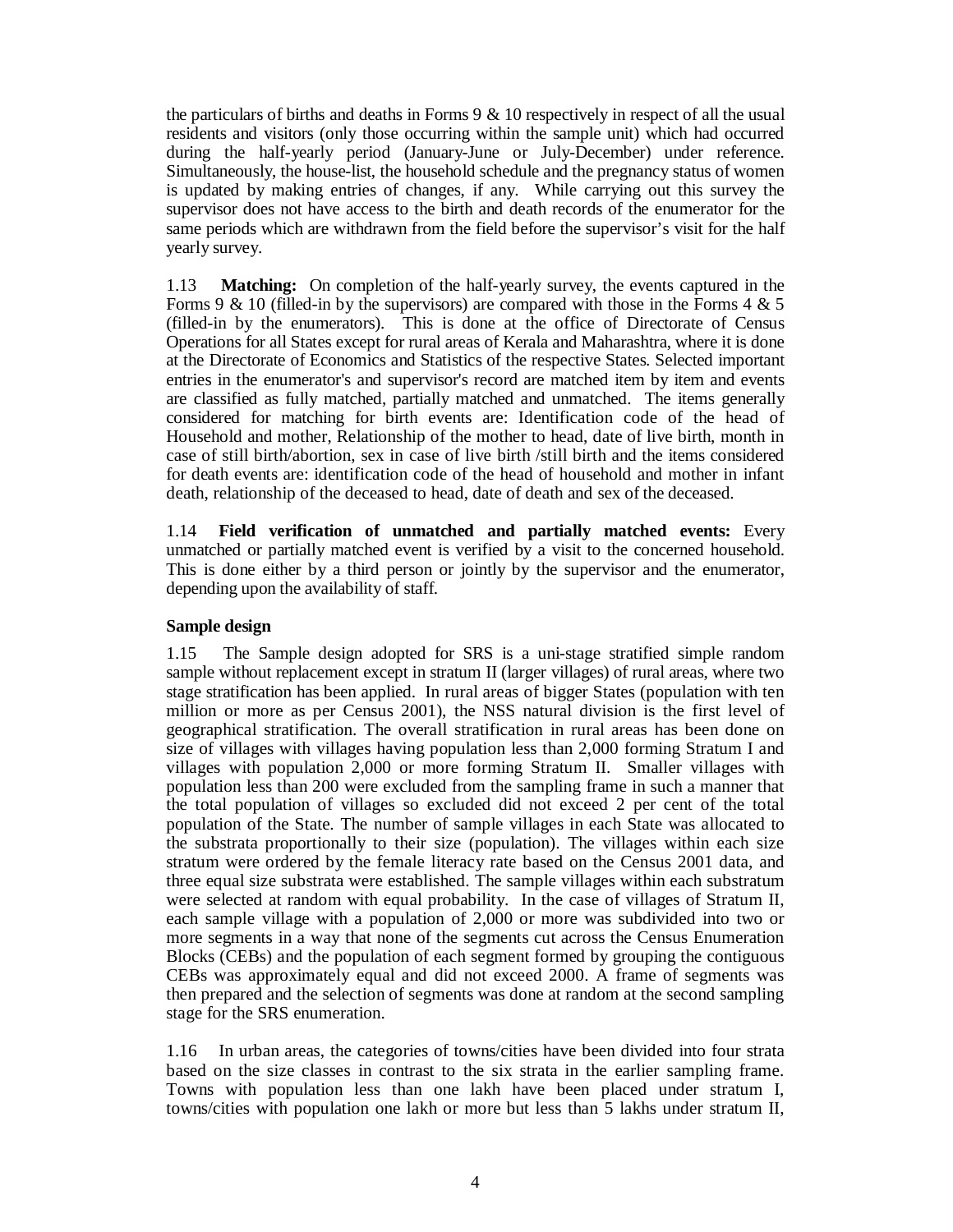towns/cities with population 5 lakh or more under stratum III and four metro cities of Delhi, Mumbai, Chennai and Kolkata as separate strata viz. stratum IV. The sampling unit in urban area is a Census Enumeration Block. The Census Enumeration Blocks within each size stratum were ordered by the female literacy rate based on the Census 2001 data, and three equal size substrata were established. The sample Census Enumeration Block within each substratum was selected at random with equal probability. A simple random sample of these enumeration blocks have been selected within each sub-strata without replacement from each of the size classes of towns/cities in each State/Union Territory.

#### **Sample size**

1.17 The Infant Mortality is the decisive indicator for estimation of sample size at Natural Division, the ultimate level for estimation and dissemination of indicators for rural areas. The permissible level of error has been taken as 10 prse (percentage relative standard error) at Natural Division level for rural areas and 10 prse at State level for urban areas, in respect of major States having population more than 10 million as per Census 2001. For minor States, 15 prse has been fixed at the total State level. By and large the above criteria has been followed, however, there have been a few exceptions, on account of operational constraints. Based on the above criteria, the number of units has been increased from 6671 to 7597 (4433 in rural and 3164 in urban areas). Statement 2 shows the number of sample units and population covered in 2010, separately for rural and urban areas of all the States and Union Territories.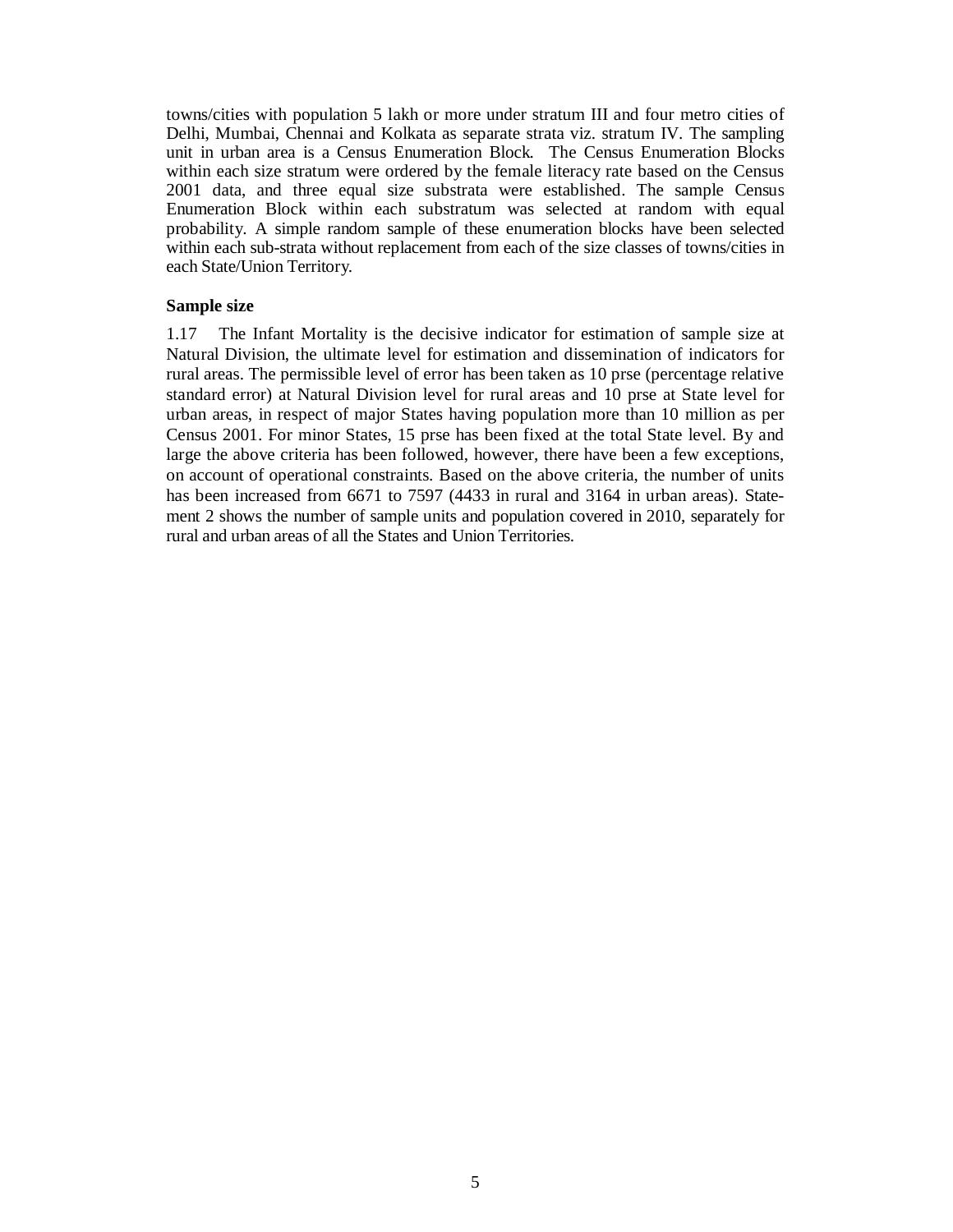| Union territories<br>Total<br>Rural<br>Urban<br>Total<br>$\overline{2}$<br>3<br>5<br>$\overline{4}$<br>1<br>India<br>7,597<br>4,433<br>3,164<br>7270<br><b>Bigger States</b><br>Andhra Pradesh<br>140<br>410<br>375<br>235<br>300<br>90<br>210<br>216<br>Assam<br><b>Bihar</b><br>330<br>200<br>130<br>365<br>90<br>Chhattisgarh<br>130<br>40<br>108<br>Delhi<br>200<br>10<br>190<br>165<br>150<br>Gujarat<br>365<br>215<br>367<br>210<br>100<br>110<br>215<br>Haryana<br>224<br>Jammu & Kashmir<br>260<br>150<br>110<br>Jharkhand<br>170<br>60<br>110<br>119<br>480<br>330<br>150<br>Karnataka<br>439<br>Kerala<br>250<br>100<br>352<br>150<br>Madhya Pradesh<br>340<br>220<br>120<br>323<br>Maharashtra<br>485<br>250<br>235<br>412<br>Odisha<br>405<br>290<br>341<br>115<br>Punjab<br>250<br>100<br>244<br>150<br>Rajasthan<br>350<br>250<br>100<br>340<br>Tamil Nadu<br>465<br>250<br>215<br>470<br><b>Uttar Pradesh</b><br>500<br>350<br>150<br>575<br>310<br>600<br>West Bengal<br>555<br>245<br><b>Smaller States</b><br>Arunachal Pradesh<br>60<br>45<br>15<br>34<br>42<br>81<br>85<br>43<br>Goa | Rural<br>6<br>5320<br>320<br>94<br>296<br>45<br>20<br>286<br>138 | Urban<br>$\tau$<br>1950<br>90<br>122<br>68<br>63<br>145<br>81 |
|----------------------------------------------------------------------------------------------------------------------------------------------------------------------------------------------------------------------------------------------------------------------------------------------------------------------------------------------------------------------------------------------------------------------------------------------------------------------------------------------------------------------------------------------------------------------------------------------------------------------------------------------------------------------------------------------------------------------------------------------------------------------------------------------------------------------------------------------------------------------------------------------------------------------------------------------------------------------------------------------------------------------------------------------------------------------------------------------------------|------------------------------------------------------------------|---------------------------------------------------------------|
|                                                                                                                                                                                                                                                                                                                                                                                                                                                                                                                                                                                                                                                                                                                                                                                                                                                                                                                                                                                                                                                                                                          |                                                                  |                                                               |
|                                                                                                                                                                                                                                                                                                                                                                                                                                                                                                                                                                                                                                                                                                                                                                                                                                                                                                                                                                                                                                                                                                          |                                                                  |                                                               |
|                                                                                                                                                                                                                                                                                                                                                                                                                                                                                                                                                                                                                                                                                                                                                                                                                                                                                                                                                                                                                                                                                                          |                                                                  |                                                               |
|                                                                                                                                                                                                                                                                                                                                                                                                                                                                                                                                                                                                                                                                                                                                                                                                                                                                                                                                                                                                                                                                                                          |                                                                  |                                                               |
|                                                                                                                                                                                                                                                                                                                                                                                                                                                                                                                                                                                                                                                                                                                                                                                                                                                                                                                                                                                                                                                                                                          |                                                                  |                                                               |
|                                                                                                                                                                                                                                                                                                                                                                                                                                                                                                                                                                                                                                                                                                                                                                                                                                                                                                                                                                                                                                                                                                          |                                                                  |                                                               |
|                                                                                                                                                                                                                                                                                                                                                                                                                                                                                                                                                                                                                                                                                                                                                                                                                                                                                                                                                                                                                                                                                                          |                                                                  |                                                               |
|                                                                                                                                                                                                                                                                                                                                                                                                                                                                                                                                                                                                                                                                                                                                                                                                                                                                                                                                                                                                                                                                                                          |                                                                  |                                                               |
|                                                                                                                                                                                                                                                                                                                                                                                                                                                                                                                                                                                                                                                                                                                                                                                                                                                                                                                                                                                                                                                                                                          |                                                                  |                                                               |
|                                                                                                                                                                                                                                                                                                                                                                                                                                                                                                                                                                                                                                                                                                                                                                                                                                                                                                                                                                                                                                                                                                          |                                                                  |                                                               |
|                                                                                                                                                                                                                                                                                                                                                                                                                                                                                                                                                                                                                                                                                                                                                                                                                                                                                                                                                                                                                                                                                                          |                                                                  | 78                                                            |
|                                                                                                                                                                                                                                                                                                                                                                                                                                                                                                                                                                                                                                                                                                                                                                                                                                                                                                                                                                                                                                                                                                          | 174                                                              | 50                                                            |
|                                                                                                                                                                                                                                                                                                                                                                                                                                                                                                                                                                                                                                                                                                                                                                                                                                                                                                                                                                                                                                                                                                          | 64                                                               | 56                                                            |
|                                                                                                                                                                                                                                                                                                                                                                                                                                                                                                                                                                                                                                                                                                                                                                                                                                                                                                                                                                                                                                                                                                          | 356                                                              | 83                                                            |
|                                                                                                                                                                                                                                                                                                                                                                                                                                                                                                                                                                                                                                                                                                                                                                                                                                                                                                                                                                                                                                                                                                          | 286                                                              | 66                                                            |
|                                                                                                                                                                                                                                                                                                                                                                                                                                                                                                                                                                                                                                                                                                                                                                                                                                                                                                                                                                                                                                                                                                          | 249                                                              | 74                                                            |
|                                                                                                                                                                                                                                                                                                                                                                                                                                                                                                                                                                                                                                                                                                                                                                                                                                                                                                                                                                                                                                                                                                          | 279                                                              | 134                                                           |
|                                                                                                                                                                                                                                                                                                                                                                                                                                                                                                                                                                                                                                                                                                                                                                                                                                                                                                                                                                                                                                                                                                          | 273                                                              | 68                                                            |
|                                                                                                                                                                                                                                                                                                                                                                                                                                                                                                                                                                                                                                                                                                                                                                                                                                                                                                                                                                                                                                                                                                          | 177                                                              | 67                                                            |
|                                                                                                                                                                                                                                                                                                                                                                                                                                                                                                                                                                                                                                                                                                                                                                                                                                                                                                                                                                                                                                                                                                          | 288                                                              | 52                                                            |
|                                                                                                                                                                                                                                                                                                                                                                                                                                                                                                                                                                                                                                                                                                                                                                                                                                                                                                                                                                                                                                                                                                          | 332                                                              | 138                                                           |
|                                                                                                                                                                                                                                                                                                                                                                                                                                                                                                                                                                                                                                                                                                                                                                                                                                                                                                                                                                                                                                                                                                          | 474                                                              | 101                                                           |
|                                                                                                                                                                                                                                                                                                                                                                                                                                                                                                                                                                                                                                                                                                                                                                                                                                                                                                                                                                                                                                                                                                          | 436                                                              | 164                                                           |
|                                                                                                                                                                                                                                                                                                                                                                                                                                                                                                                                                                                                                                                                                                                                                                                                                                                                                                                                                                                                                                                                                                          |                                                                  |                                                               |
|                                                                                                                                                                                                                                                                                                                                                                                                                                                                                                                                                                                                                                                                                                                                                                                                                                                                                                                                                                                                                                                                                                          | 22                                                               | 12                                                            |
|                                                                                                                                                                                                                                                                                                                                                                                                                                                                                                                                                                                                                                                                                                                                                                                                                                                                                                                                                                                                                                                                                                          | 57                                                               | 24                                                            |
| Himachal Pradesh<br>140<br>50<br>97<br>190                                                                                                                                                                                                                                                                                                                                                                                                                                                                                                                                                                                                                                                                                                                                                                                                                                                                                                                                                                                                                                                               | 70                                                               | 27                                                            |
| 40<br>Manipur<br>150<br>110<br>137                                                                                                                                                                                                                                                                                                                                                                                                                                                                                                                                                                                                                                                                                                                                                                                                                                                                                                                                                                                                                                                                       | 112                                                              | 25                                                            |
| 120<br>30<br>69<br>Meghalaya<br>90                                                                                                                                                                                                                                                                                                                                                                                                                                                                                                                                                                                                                                                                                                                                                                                                                                                                                                                                                                                                                                                                       | 51                                                               | 17                                                            |
| Mizoram<br>40<br>20<br>20<br>32                                                                                                                                                                                                                                                                                                                                                                                                                                                                                                                                                                                                                                                                                                                                                                                                                                                                                                                                                                                                                                                                          | 18                                                               | 14                                                            |
| Nagaland<br>45<br>33<br>37<br>12                                                                                                                                                                                                                                                                                                                                                                                                                                                                                                                                                                                                                                                                                                                                                                                                                                                                                                                                                                                                                                                                         | 29                                                               | 8                                                             |
| 60<br>65<br>Sikkim<br>45<br>15                                                                                                                                                                                                                                                                                                                                                                                                                                                                                                                                                                                                                                                                                                                                                                                                                                                                                                                                                                                                                                                                           | 54                                                               | 11                                                            |
| 80<br>60<br>20<br>Tripura<br>113                                                                                                                                                                                                                                                                                                                                                                                                                                                                                                                                                                                                                                                                                                                                                                                                                                                                                                                                                                                                                                                                         | 100                                                              | 12                                                            |
| Uttarakhand<br>150<br>100<br>50<br>115                                                                                                                                                                                                                                                                                                                                                                                                                                                                                                                                                                                                                                                                                                                                                                                                                                                                                                                                                                                                                                                                   | 84                                                               | 31                                                            |
| <b>Union Territories</b>                                                                                                                                                                                                                                                                                                                                                                                                                                                                                                                                                                                                                                                                                                                                                                                                                                                                                                                                                                                                                                                                                 |                                                                  |                                                               |
| Andaman & Nicobar                                                                                                                                                                                                                                                                                                                                                                                                                                                                                                                                                                                                                                                                                                                                                                                                                                                                                                                                                                                                                                                                                        |                                                                  |                                                               |
| 34<br>16<br>Islands<br>50<br>40                                                                                                                                                                                                                                                                                                                                                                                                                                                                                                                                                                                                                                                                                                                                                                                                                                                                                                                                                                                                                                                                          | 30                                                               | 11                                                            |
| Chandigarh<br>35<br>5<br>30<br>34                                                                                                                                                                                                                                                                                                                                                                                                                                                                                                                                                                                                                                                                                                                                                                                                                                                                                                                                                                                                                                                                        | 11                                                               | 23                                                            |
| Dadra & Nagar Haveli<br>30<br>22<br>$8\,$<br>41<br>$\tau$<br>Daman & Diu<br>13                                                                                                                                                                                                                                                                                                                                                                                                                                                                                                                                                                                                                                                                                                                                                                                                                                                                                                                                                                                                                           | 35                                                               | 5<br>$\overline{4}$                                           |
| 20<br>28<br>12<br>6<br>6                                                                                                                                                                                                                                                                                                                                                                                                                                                                                                                                                                                                                                                                                                                                                                                                                                                                                                                                                                                                                                                                                 | 23                                                               | $\overline{4}$                                                |
| Lakshadweep<br>15<br>Puducherry<br>50<br>33<br>47<br>17                                                                                                                                                                                                                                                                                                                                                                                                                                                                                                                                                                                                                                                                                                                                                                                                                                                                                                                                                                                                                                                  | 10<br>26                                                         | 21                                                            |

# **Statement 2 Number of sample units and population covered India, States and Union Territories, 2010**

Note: 'Total' population may not add up to 'Rural' and 'Urban' population due to rounding.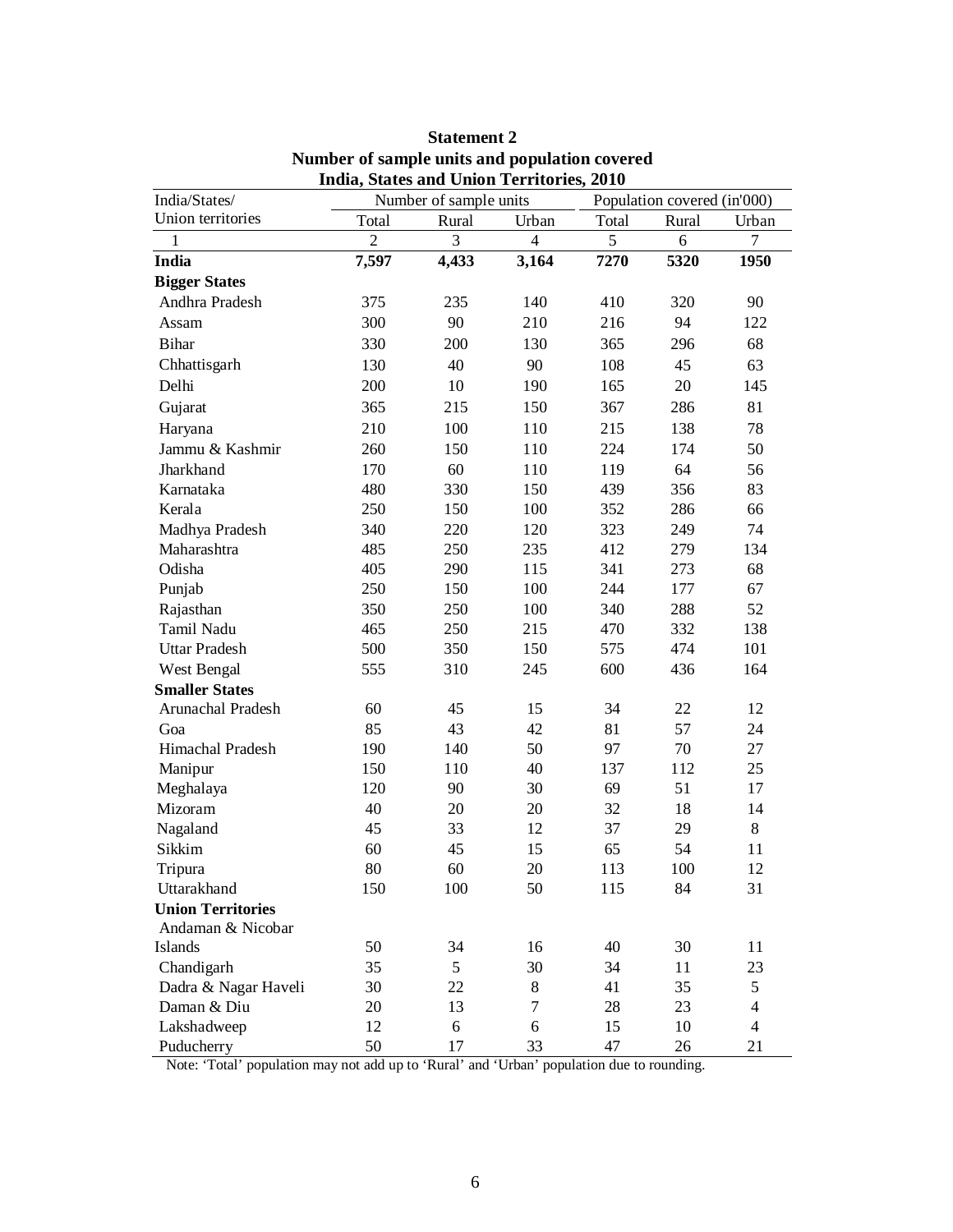### **Estimation procedure**

1.18 Estimates of population, births, deaths and infant deaths for natural division in rural areas for bigger States and at State level for smaller States separately for rural/urban areas for all States/UTs are obtained using unbiased method of estimation. The estimates of birth, death and infant death rates are obtained as the ratios of the 'estimated births to estimated population', 'estimated deaths to estimated population' and 'estimated infant deaths to estimated births' respectively expressed in terms of per thousand.

## **Organization**

1.19 From 1995, the SRS is being implemented mainly through the Directorates of Census Operations in both rural and urban areas. However, in the States of Kerala and Maharashtra the implementation of field work and their monitoring for rural units has been entrusted to the Directorate of Economics & Statistics of the respective State Government and the urban units to the Directorate of Census Operations.

1.20 For continuous enumeration, there is a resident part-time enumerator for each of the sample unit, who is usually an anganwadi worker/teacher and is paid honorarium for this work. The independent retrospective half-yearly surveys are carried out by the full-time supervisors who are the regular staff of the State Directorate of Census Operations. One supervisor is usually assigned a set of 10 to 12 sample units for conducting half-yearly surveys. Each State headquarters have a complement of staff necessary for planning and organizing various field operations, imparting training to the field staff, effecting proper supervision and control, ensuring regular flow of returns from the field, forwarding of various returns to the Office of the Registrar General, India and for undertaking certain minimum tabulations.

1.21 At the National level, the Vital Statistics Division of the office of the Registrar General, India coordinates the implementation work, formulates and prescribes necessary standards, provides necessary instructions and guidance, undertakes tabulation, analysis and dissemination of data.

### **Training and Supervision**

1.22 Before the commencement of work, requisite training is imparted to the enumerators to make them understand their role and responsibility. This is followed by trainings at periodic intervals to clarify the doubts and also to keep the enumerators update with the improvements introduced in the system from time to time. Besides, they are also provided with a manual of instructions for day-to-day consultation to remove the difficulties in course of work. Supervisors are also given necessary training with a view to enabling them to carry out the half-yearly surveys properly and efficiently. They are also provided with a manual of instructions for this purpose. In addition, various State officials associated with the implementation of the SRS are also given necessary training. There is a manual for the staff of the State headquarters which provides detailed instructions and guidance with regard to the various stages of work involved at the State level. The manual is very comprehensive and covers all aspects of the system.

1.23 Supervision of the field work is an important component of SRS. The supervisory level officials such as the Investigator, Assistant Director, Deputy Director, Joint Director and Director undertake this. Officers at the State headquarters undertake visits to sample units and inspect the work at the field level. Officers of Vital Statistics Division in the headquarters also undertake surprise checks and visits in SRS units for control of the quality of work.